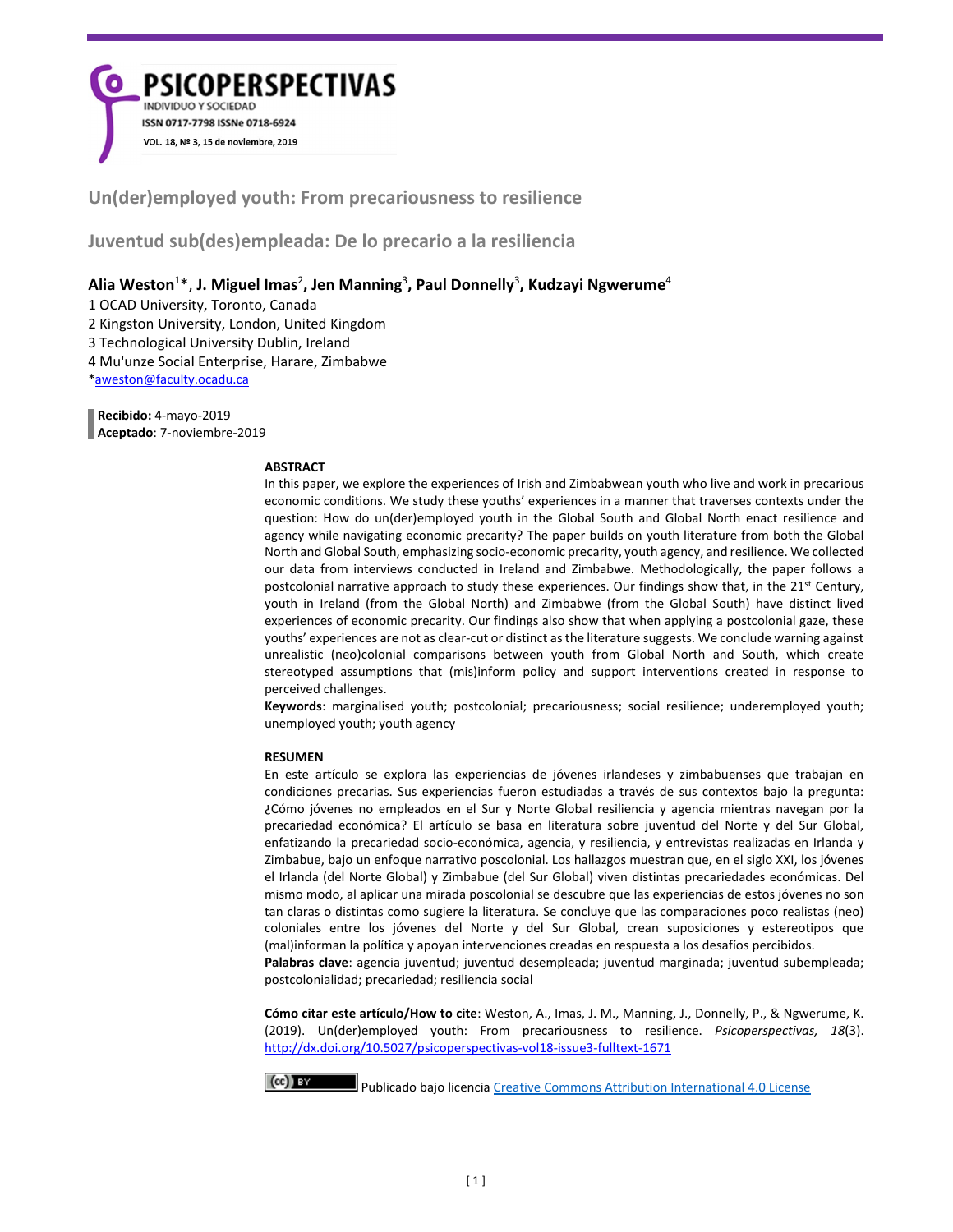In 2015, the United Nations identified that 1.2 billion of the world's population were youth, with approximately 85 per cent of these living in the "developing" world (United Nations, 2015). We define youth as the transition between dependent (child) and independent (adult) (Durham, 2000), where young people navigate and create their own fluid identities (in schools, churches, work, organisations, and so forth) (Christiansen et al., 2006; Van Dijk et al., 2011). This can be according to experiences of local rites and passages (Abbink, 2005), or shared social conditions like access to resources and job security (Dator, 2009).

Youth are one of the most vulnerable groups in the labour market and suffer from precarity in both the Global North and Global South (ILO, 2005; Marcus, & Gavrilovic, 2010). They face many challenges including lack of employment, lack of quality work, and a lack of education. For example, youth are more likely to be in intermittent unemployment, unintentional part-time work, and poorly remunerated labour (Prause, & Dooley, 1997), and are 1.5 times more likely to be in involuntary part-time employment than employed adults (United Nations, 2018). There have also been changes in the type and quality of work, and, in some parts of the world, youth are so poor they are not able to access the required level of education to enter the workforce (United Nations, 2018). The latter illustrates that 'pre-requirements' for employment are a challenge since it is not given that a young person will automatically be employed.

In this paper, we examine the experiences of youth who live and work in precarious economic conditions. We take up the call to examine youths' experiences in a manner that traverses contexts, and ask the question: How do un(der)employed youth in the Global South and Global North enact resilience and agency while navigating economic precarity? In answering our question, we structured our paper as follows. First, we examine the literature on youth, highlighting the impacts of socioeconomic precarity, and the literature on youth resilience and agency to understand how they navigate experiences of crisis. We then explain our postcolonial perspective and narrative methodology to illustrate how we conducted our research with youths in Ireland and Zimbabwe.

Rather than comparing youth in the Global North and Global South with each others' frames of reference, we used a postcolonial approach to understand their distinct experiences relative to their own contexts. We then present our findings to show how precarity and agency are experienced by youth in these very different sociocultural contexts. We close with a discussion and conclusions of what economic precarity and agency mean for the youth in Ireland and Zimbabwe, and the implications of our findings for marginalised youth in the current global work context. Our research is important because some of our findings were not what we expected, and this leads us to be even more wary of the problematic consequences that occur when stereotyped assumptions about youth are used to (mis)inform policy and support interventions created in response to perceived challenges.

### **Precarious youth**

In the Global North, the context of work has changed radically in the  $21^{st}$  Century, especially after the Global Financial Crisis of 2008, which led to a depressed labour context (Gill, & Pratt, 2008). The millennial generation, born between 1982 and 2004, encompasses youth currently graduating into an insecure work context. Socio-economic factors have shifted to such an extent that they face significantly less job security, both temporally and financially, than previous generations. For instance, they have significant (student) debt, are less likely to afford a home, and one in five are likely to face poverty (Hobbes, 2017).

Historically, insecure labour was associated with low paid, under-skilled workers; however, challenges in the contemporary economy have led to youth in affluent societies becoming marginalized workers (Gill, & Pratt, 2008). Challenges include increased casual work, which translates into a lack of secure, regular employment (Halleröd, et. al., 2015), and employers viewing benefits and professional development as unnecessary (Van Buren, 2003). Young entrepreneurs, motivated by autonomy, 'coolness', and flexibility of casual work are more likely to accept poor treatment as a normal part of career-building (Neff, et al., 2005).

Challenges in the Global South are significantly different. A main feature in many countries is the disruption of local contexts through colonisation. This has led to youth lacking important socialisation experiences and being disconnected from social capital and local knowledge (Abbink, 2005). New forms of colonialism are inherent in economic structures. For instance, different types of economic restructuring have led to increased economic volatility, limited job generation, reduced government employment, and limited private sector jobs (Jeffrey, 2008). In Africa, ongoing economic and political instability, and a severe lack of resources and public services, has led to competition for resources. Another issue is the HIV/AIDS pandemic, which has altered family structures and contributed to a growing youth population (Van Riel, & Salama, 2019). Additional issues arise in countries where populations are largely comprised of youth, but corresponding policies are not tailored to the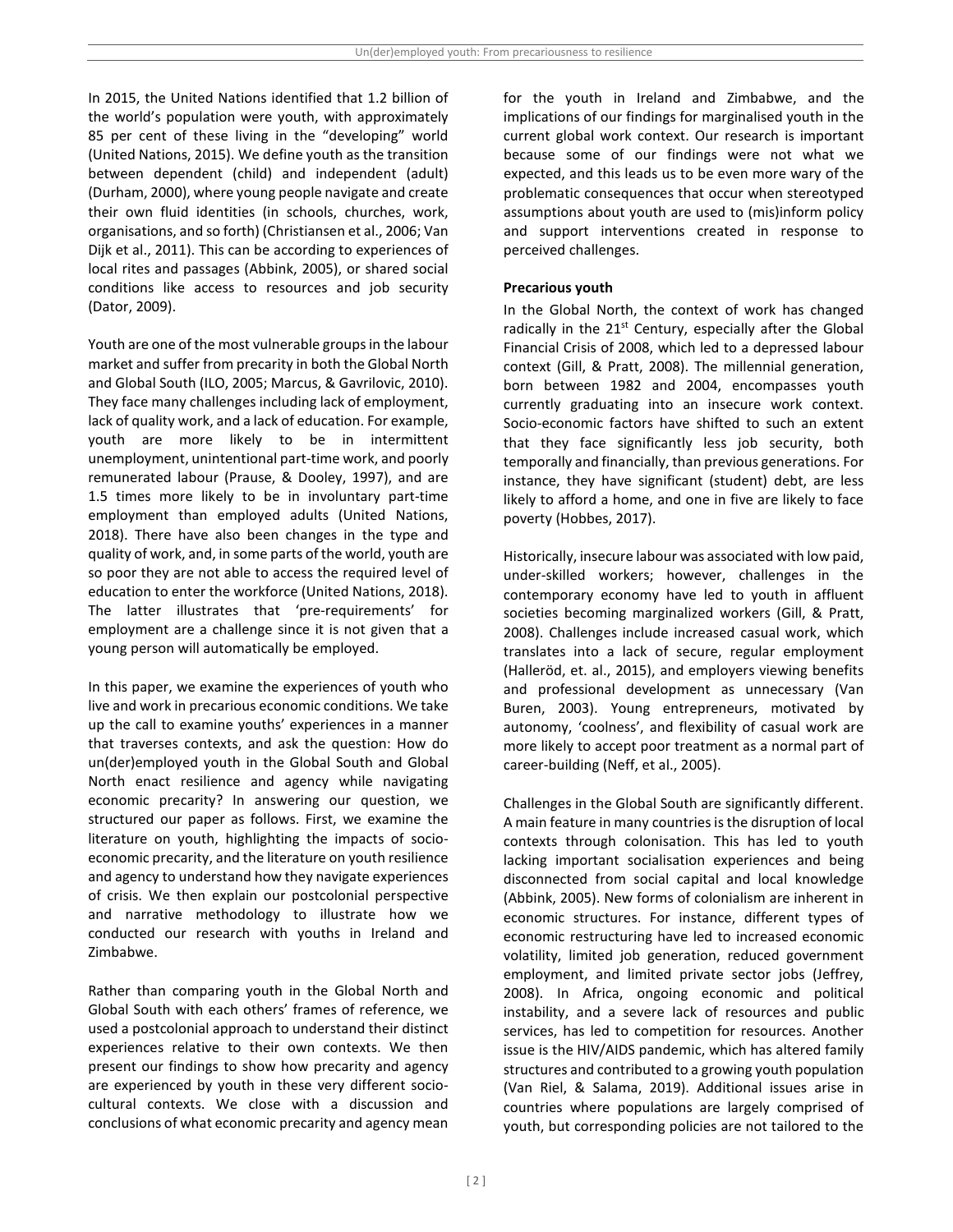experiences of youth (Sommers, 2011). These factors have led to youth experiencing multiple forms of marginalization like exclusion from the political sphere, lack of employment, lack of education, and lack of leisure opportunities (Diouf, 2003). Youth, thus, find themselves in precarious labour contexts.

To support youth in dire socio-economic circumstances, a trend has emerged of powerful institutions, like development agencies and private corporations, supporting youth empowerment interventions through philanthropy. Corporations like the Ford Foundation and Coca Cola are supporting marginalised youth in starting new businesses and positioning entrepreneurship as a solution to economic precarity (Sukarieh, & Tunnock, 2015). Abbink (2005) highlights that youth can find allies in global networks and (foreign) NGOs, but challenges the assumption that industrialised societies and corporations offer the solution. A concern is that programs focus on individualistic skills training and frame unemployment as a problem or deficit of young people and the education system, without acknowledging the root causes of crisis (Sukarieh, & Tunnock, 2015).

Another critique is that program formats have limited impact on participants because they overlook the contextual realities of youths or their communities (Mgumia, 2017; Portes, & Landolt, 2000). These critiques largely apply to the Global South, where young people are excluded from decision-making about their participation in these programs. This perpetuates a neo-colonial saviour attitude that dictates how problems should be solved (e.g., Sircar, & Dutta, 2011). For instance, entrepreneurship programs may not be relevant to youth who aspire to work in salaried employment. Equally, youth with challenging family circumstances may not have access to business start-up capital. The reality of empowerment interventions is they potentially offer support, but do so in a way that negates agency and the root causes of socio-economic crisis.

Despite promises of growth and prosperity made by globalization, the literature tells a story of youth in despair. Socio-economic crisis and political turmoil have stifled youths' prospects in the Global South and Global North (Choudhry et al., 2012).

### **Youth agency and socio-economic possibilities**

Despite challenging conditions, youth have found ways to resist marginalization (Schiffrin, & Kircher-Allen 2012) by subverting their challenges and asserting cultural agency (Fairweather, 2006). Youth agency -the ability to engage proactively in response to oppressive structures- depends on factors such as varying levels of education, employment options, and family support (Lloyd, 2005).

Likewise, agency differs depending on the youth and their context (Jeffrey, 2012), ranging from economic agency and hustling (e.g., Mains, 2007; Roitman, 2004), to social movements and political mobilization (e.g., García-Lorenzo, et. al., 2014; Honwana, & De Boeck, 2005).

The relationship between youth education and employment possibilities asserts varied agency. Jeffrey (2008) identified three categories of youth according to levels of social mobility and self-actualisation. First, affluent youth educated in elite institutions who progress directly into secure employment in business or professions. Second, poor youth in the Global South who engage in manual labour because they lack secondary education. Third, less affluent youth who complete secondary school but are unable to find secure, salaried work. The latter category conceptualises youth as a liminal space in modern society for those that have not gained the accepted/advertised status in society (Smith, 2011). Thus, education can be viewed as a form of social capital that provides youth with access to employment opportunities.

Youth also use social capital in their communities and relationships (Anderson et al., 2007) to resist unemployment. Van Riel and Salama (2019) show how youth enhance their social relationships by using physical locations to build networks and show their availability for work. In Southern Europe, youth actualised their social capital by engaging in collective forms of community management and co-operativism to resist unemployment during economic crisis(García-Lorenzo et. al., 2014). Beck (1992) debates the propensity of Western youth to collectively engage in social or political expression, arguing that, as society has become more individualized, youth have poorly developed social networks and do not engage collectively. However, as highlighted by the Southern European example, researchers find youth across the globe enacting agency by mobilizing and engaging in protest against their circumstances (Sukarieh, & Tunnock, 2008).

Scholars have also emphasized examples of youth agency through entrepreneurship, highlighting that young people, even children, are entrepreneurs. Across different parts of the world, youth are creatively shrewd in actualising economic agency (Jeffrey, 2012). Youth agency has been identified as resourcefulness through tactics (Honwana, & De Boeck, 2005; Vigh, 2006), and thoughtful strategies (Swanson, 2009). For example, Abdullah (2002) highlights the creative pursuits of *rarray* boys in the informal economy of Sierra Leone who actualise cultural resilience by working as artisans and hawkers. Swanson (2009) noted how street children used mischief and humour while begging to actualise economic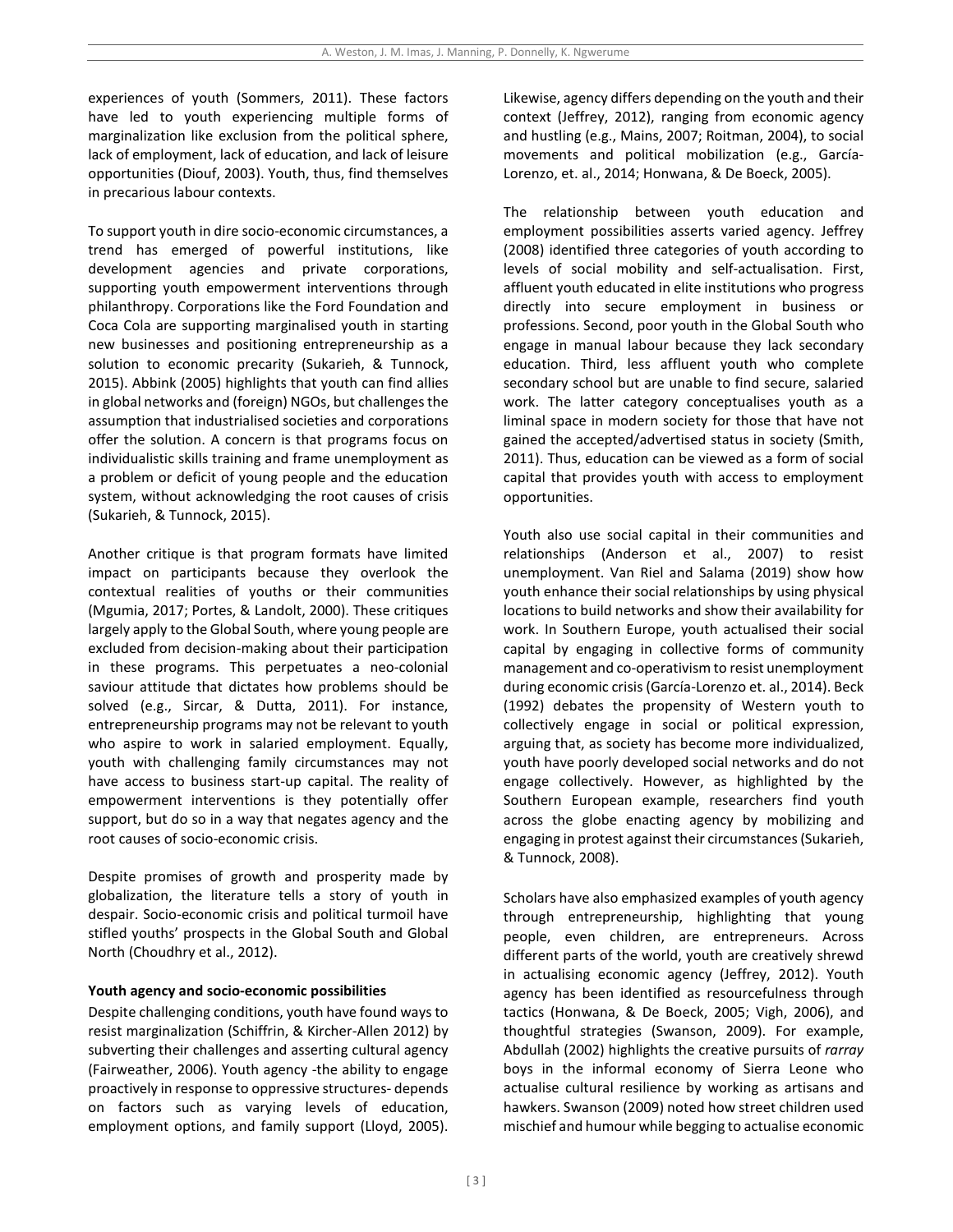opportunities from social networks in Ecuador's informal economy. Equally, Thieme (2010) demonstrates how unemployed poor youth in Kenyan informal settlements used waste as a currency to shrewdly "turnahustle" and create livelihood strategies for themselves. Thieme (2010) contrasts the view that these youths can be seen as having no option, or as dynamic, barefoot, self-made entrepreneurs who engage in indigenous entrepreneurial activities.

### **Method**

#### **Postcolonial perspective and narrative methodology**

We collected data about the experiences of marginalised youth in Zimbabwe and Ireland. We applied a postcolonial perspective to understand the experiences of economically marginalised youth who live in these two very different parts of the world (Comaroff, & Comaroff 2012; Philipps, 2018) As pointed out in the literature, a stringent separation of youths' experiences in 'developing' and 'developed' contexts has resulted in a problematic, (neo)colonial division, where youth in the Global South are 'othererd', and found inadequate, when compared through unrealistic frames of reference that apply to youth in the Global North. These unequal comparisons lead to romanticism and clichés of backwardness (Nieuwenhuys, 2013). For example, urban black and Latino youth (males) have been stereotyped as criminal deviants (Cammarota 2004), while the European media depicts youth refugees as a 'risk' for European society (Gray, & Franck, 2019).

Postcolonial thinking challenges the way we 'know' about *others,* who are usually compared and analysed through a Eurocentric view (Grosfoguel, 2011). It rejects this unequal comparison, which leads to stereotyped depictions, and offers an analysis that accounts for multiple and varied marginal positions (Nieuwenhuys, 2013; Philipps 2018). In the case of our research, we reject stereotyped assumptions about work, such as, how some segments of society are stigmatized as economically "unproductive" (Wacquant, 2008). Therefore, from a postcolonial perspective, rather than comparing youth against each other's social contexts, we have examined how youth have different experiences in relation to their own socio-cultural contexts of crisis.

The literature shows that in the Global North and Global South, youth experience socio-economic crisis in very different ways. Similarly, Zimbabwe and Ireland have different frames of reference for economic crisis. The post-2008 economic crisis experienced in Ireland was precipitated by the failings of global capitalism (Whelan,

2014), and had a disproportionate impact on young people (Kelly et al., 2014). The Zimbabwean economic crisis, ongoing since 2000, is directly linked to historical events of colonisation, and neoliberal economic restructuring in the 1990s (Dansereau, 2003). However, in both contexts, youth are disenfranchised relative to their own social contexts. Thus, apart from surface level similarities of economic crisis, and unemployment/underemployment, we show that youth have very different socio-economic realities and agency.

#### **Participants**

In Zimbabwe, we interviewed 10 youth who were unemployed or underemployed and had completed some high school education. The majority were youth from an informal settlement called Hatcliffe Extension, a marginal community with limited access to resources, located near Harare, the capital. One youth was a street artist from the city centre. The interviews were conducted in 2015 in connection with a business workshop that the youth had voiced (in 2014) they wanted to be able to engage in. This workshop was run in collaboration with Mu'unze, a local social enterprise that empowers artisans to access economic opportunities, and financial services firm Old Mutual. The research was conducted in Shona and English, with the Shona translations being executed by Kudzayi Ngwerume.

In Ireland, we interviewed 15 youth, across 2012 and 2013, who identified as unemployed or underemployed. The youth, who had completed higher education to either an undergraduate or masters level at Dublin Institute of Technology (now Technological University Dublin), were all looking for jobs or in sub-par employment.

### **Ethical considerations**

In both Zimbabwe and Ireland, we followed accepted principles of research ethics, including voluntary participation, respecting participants throughout, obtaining informed consent and permission to audio record interviews, minimising the risk of harm to participants, protecting participants' anonymity and confidentiality, avoiding the use of deceptive practices, and giving participants the right to withdraw from the research (Vanclay, et al, 2013). In keeping with these principles, we have anonymised participants' names using a three-letter identifier.

#### **Instruments**

Following our postcolonial perspective, we employed a dialogical format to our interviews, whereby, preconceived categories or styles of questioning avoided (Imas and Weston, 2012), to enable participants to speak about their own experiences in an unguided way. In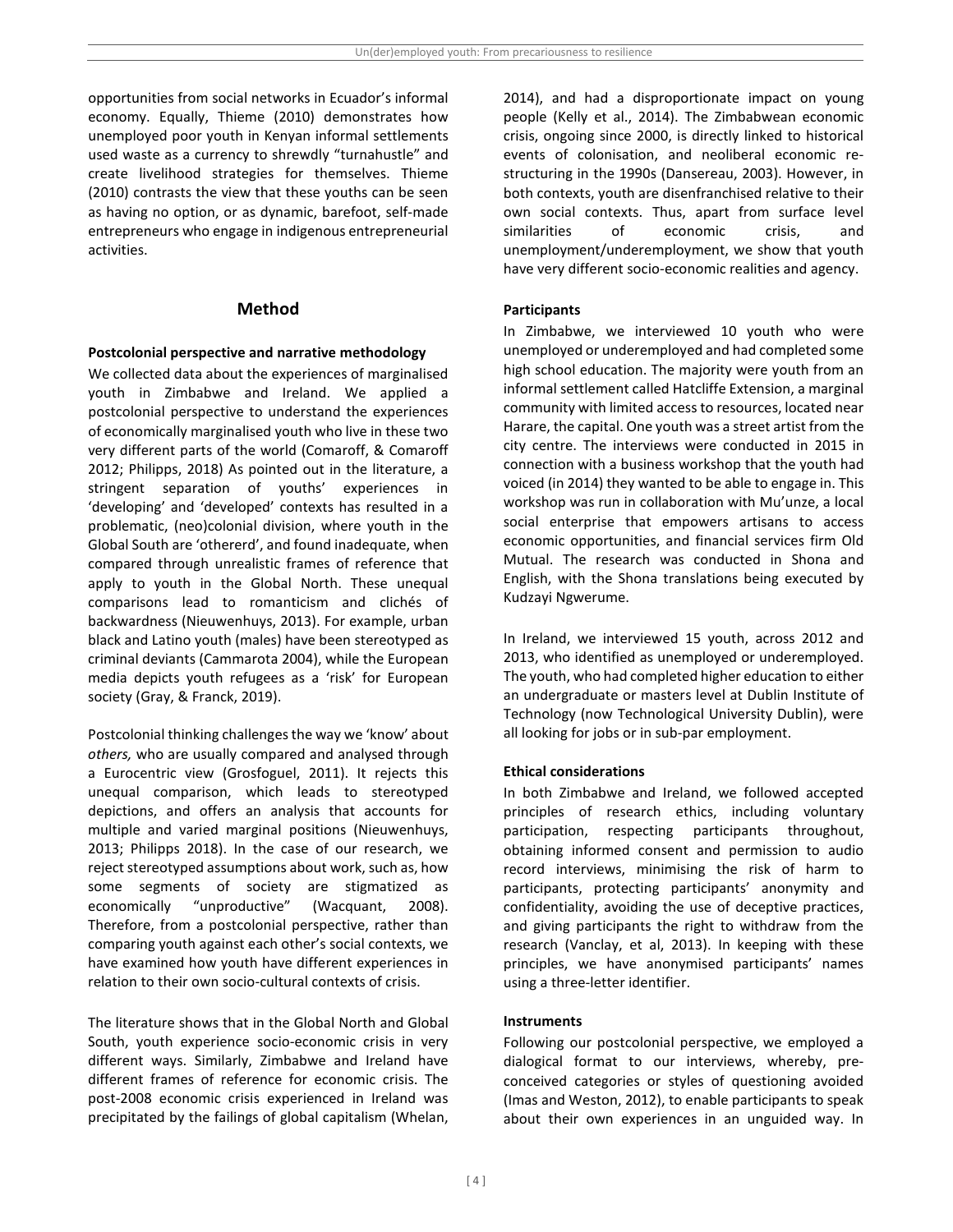Zimbabwe, oral communication and personal interaction are culturally valued forms of interaction (Vambe, 2001). Ireland similarly has a distinct tradition of orality, and narratives are an equally important form of cultural engagement (Harvey, 1992). Thus, a conversational approach, about the broad categories highlighted above, enabled the youth to feel comfortable and engaged. With the youths' consent, we recorded the interviews to ensure direct recollection of their narratives.

#### **Data collection and analysis**

We used a narrative methodology (e.g., Essers, & Tedmanson, 2014) for our data collection and analysis. As narrative methodology uses the narrative, or oral story, as a valued form of cultural communication (Riessmanm 2008), we collected conversational narratives from participants as our research data. Narrative data enabled us to understand Zimbabwean and Irish youths' experiences of socio-economic crisis and agency from their own perspectives and social contexts. Like Essers and Tedmanson (2014), we analysed the youths' narratives to highlight the very different ways that they experienced socio-economic crisis, rather than comparing them against one another. In each context we analysed the themes that emerged from the youths' narratives in relation to the broad topics that we conversed about with them. The topics were: socioeconomic experience of youth and their challenges; entrepreneurship and work; and responses to crisis**.** 

We report the findings in a similar format and highlight the themes that emerged as expressed by the youth in their narratives. The emergent themes were expressed slightly differently to the broad topics and show the youths' distinct experiences in relation to their challenges, their attitudes to work or entrepreneurship, and their inclination to engage in socially purposeful activities.

#### **Results**

#### **Crisis and agency in work in Zimbabwe and Ireland**

In this section, we analyse the experiences of marginalised youth in Zimbabwe and Ireland. Here we analyse how un(der)employed youth are disenfranchised because they have not reached the socially expected practices of work, relative to their own social contexts. In both contexts, work is an unrequited promise and the youth find themselves in working relationships and aspirations that are self-driven. However, approaches differ according to the context. In Zimbabwe, youth are simultaneously far more precarious and entrepreneurial then expected, while in Ireland, youth are absorbed with

finding work that is fulfilling and directly related to their education. Surprisingly youth did not necessarily express concern or define themselves as precarious workers. Despite their experiences of socio-economic crisis, they also expressed their agency in different ways.

### **Zimbabwe: Youth experiences in ongoing crisis**

We turn, first, to analysing the experiences of Zimbabwean youth. We explore their precarious conditions and employment challenges, as well as the enterprising opportunities they create for themselves, and their hopes for the future. Their narratives show that there is a world of possibility in precarity, which they take advantage of because this is what they know. Additionally, while entrepreneurship is critiqued as an individualistic, neocolonial endeavour, youth do not necessarily engage in this way. To them, entrepreneurship is a tool that can be used for any purpose. They are also much more socially invested than the literature presents.

## *Socio-economic experiences of youth and their challenges*

Crisis is a chronic condition in the lives of young people in Zimbabwe. These youths are marginalized with few resources and opportunities, living in a "forgotten corner of the earth" as noted by BRV. Our participants were vocal that they face many challenges precipitated by the economic situation in the country. Finance was a main concern as they did not have enough resources to start or advance initiatives. HNR, who makes wire arts and crafts, explained: I've been making these [arts and craft]. I didn't have any capital, so I've just been doing something for survival. There were also limited basic resources, like electricity, that made business challenging:

> *'This community, where most of the participants are coming from, there is no electricity, so it will be very difficult for them to access the internet […] and that's why I travel almost every day to the nearby community to access internet' (MRB)*

A further disadvantage was a lack of trust, as youth were viewed as inexperienced. Equally, limited education also held some youth back. In addition to formal education, a concurrent issue was limited access to business knowledge. EPH astutely pointed out:

> *'The challenges are on capital and also on the know-how of how to run the business, how to handle finance, especially if you were an entrepreneur you need to know how to prepare your financial accounts, how to manage the money too, so it's another challenge because you can have capital but if you don't have the know-how on how to manage the money, it's still a challenge. So, you*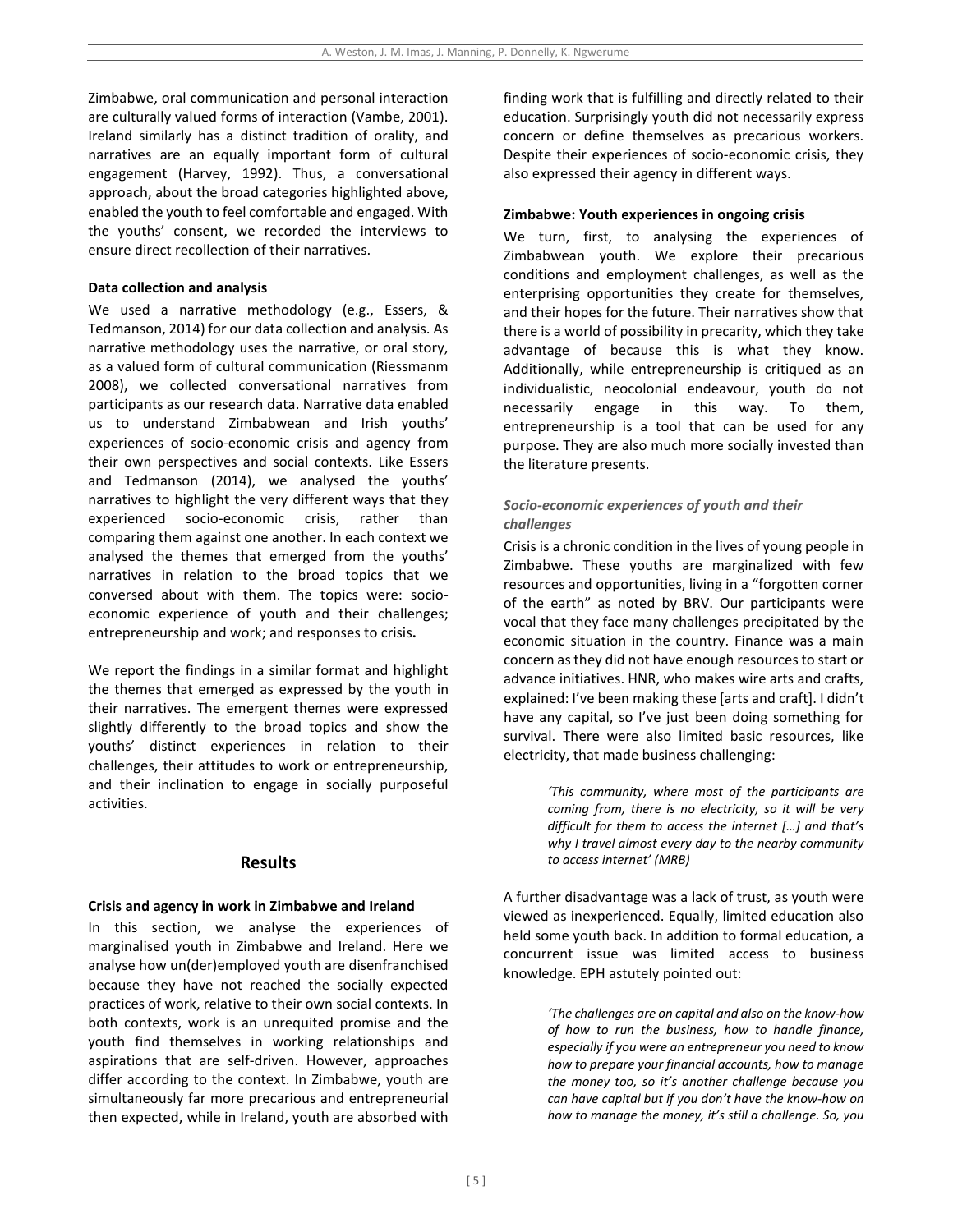*need to have that education first, then you can have the capital to start the business' (EPH)*

Some youth had gained access to aid intervention programs, but were critical of the impact. Edline felt these programs led to donor dependency and diminished people's independence, while Flint referred to the poor design of programs:

> *'The well-wishers will be having limited funding so the type of training that we receive is not very intensive… [compared to] training from a polytechnic. We'd gain more knowledge, […] so when it comes to working with the newly acquired skills we may not be that good because we won't have trained for long enough. […] They should be given the skill, such as business management, before they even have the working tools' (FLN)*

Flint also thought participants should have agency in choosing the training they needed because he observed many young people participating because they were getting something for free. The youths' experiences of crisis are evident in these examples. They openly discuss their struggles and express the severity of hardships they face. But they also discussed their ambitions to run businesses or access support and were vocal about the program formats they thought would be most effective. It is apparent that the crisis does not hold them back, and they think and act beyond their circumstances.

### *Entrepreneurship and work*

The economic crisis has led to a lack of employment in the formal sector and there is no social assistance. Because there are few jobs, and they are either unemployed or underemployed, youth are forced to be entrepreneurs. In the interviews, participants appeared to prefer to start their own businesses. Though this may seem like an obvious choice since there are not many jobs to be found, it is still a distinct choice. These examples that follow show entrepreneurship to be a space of agency; youth have very few resources, but still do something rather than wait for a job. Here we find that a different idea of entrepreneurship emerges as an alternative to crisis.

Participants discuss a range of business activities that they engage in. These include T-shirt printing, handmade wire crafts, construction, and selling cellphones. For instance, although MRT recently had to close his business, he had successfully run a cellphone business for four years. He explained that prior to this, he had been employed by a company and had managed to save enough to start his business. He was inspired by his uncle who had been a role model to him running a business as a mechanic, and, with the help of some friends, he found

table space in a market-place within a mall. He explained his business strategy:

> *'I was with a passion, because I know that with technology, the technology is advancing, especially with cellphones. As we can see right here in Zimbabwe, in 1998, we don't have WhatsApp or Facebook. So, right now, I can see that people are doing banking through cellphones and communicating. […] A letter would take one week to reach the destination. But, with cellphones, you can communicate right there with the people from Australia, so that inspires me to get into business and I know that the business will operate in the long run because we will have much more advanced phones and people will always buy because we are moving with technology' (MRT)*

This example illustrates that MRT is an astute businessperson who clearly understood social change and what his customers want. However, he had to close his business because the economic situation in the country worsened, and he ate into his savings. Meanwhile, FLT explained that, with limited education, he had few options and was able to start a business after receiving support from a donor training agency:

> *'I continued with the training until we registered the business. That's when I started doing my carpentry. […] I believe that with the young people that I trained, if we were to get enough capital we could actually expand the business to become a company' (FLT)*

Most youth talked about businesses they had run or aspired to start. Some discussed taking a formal job to fundraise for their business. These examples highlight the youths' willingness to be entrepreneurs, engaging in work as a survival strategy, despite the crisis and hardship.

Another aspect of business involved youth taking on multiple opportunities. EPH explained that the critical thinking he gained in his history and divinity classes at school that inspired him to engage in many business strategies. CLR, who aspired to sell poultry, or be an airhostess, considered herself creative because *"you cannot rely on one thing"*. HNR, an accomplished businessperson, sells handmade arts and crafts made from recycled materials outside a gated community market. He explains:

> *'I [make] handmade things. Postcards with metal designs. Flags and countries with beads and wire. Candle (holders). I also do music and go to Book Café sometimes to do dance hall music. […] [No one taught me about business], I just ended up. I was living in the street and I used to collect old, dirty wire like this, and I used to make some crafts' (HNR)*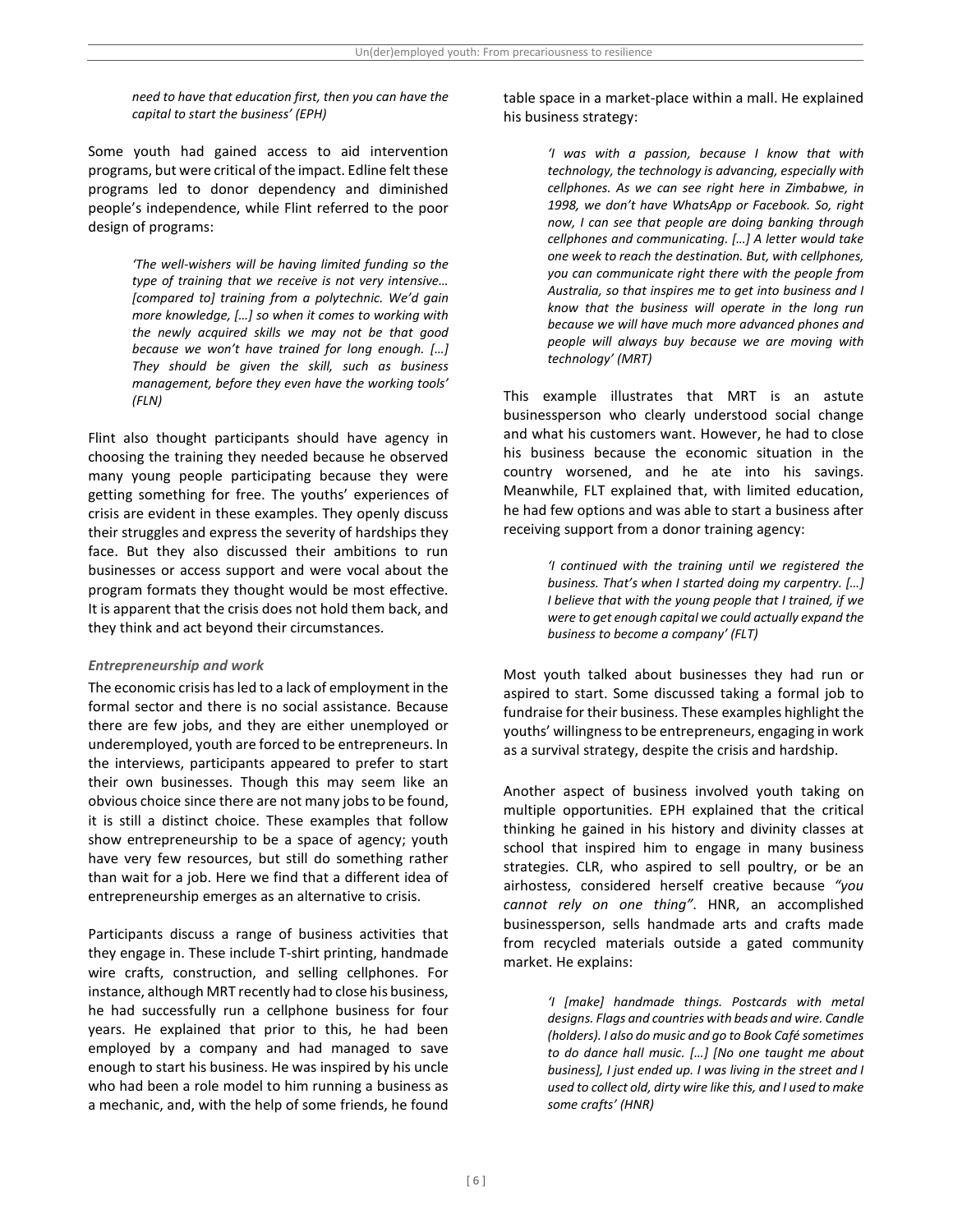However, HNR talks about survival as the formula for running his business because he has to look for other opportunities when he cannot sell all his wares: "Sometimes you don't even sell anything. You can't sell any. You don't sell every day. But, sometimes you don't sell anything so sometimes you end up looking after cars in the street".

These examples speak to creativity in adversity, where the youth create their own options despite their limitations. In contrast, one youth said he did not consider informal workers to be entrepreneurs or successful in business because they were unregistered and did 'deals'. He also did not feel equipped in this area because entrepreneurship had not been 'cultivated' in him. This latter comment is a contrast because this youth appears to align with the stereotypical Western view that those in precarious conditions are unworthy as entrepreneurs.

#### *Responses to crisis: Social business and social purpose*

There are clear examples of a social response to crisis, where youth look to support their community, even in very small ways. EDL shared her initiative to "empower the girl child". The idea emerged though her endeavours to sell Islamic wear and inspire self-empowerment in young women. She and a group of women arranged an event for young women because "every girl has a right to learn. Every girl has a right to do business. Every girl has a right to do anything [like doctors, or nurses]". FLT explained that he "donates" his carpentry skills to train other youth because he loves his community and had been helped in the same way. MRT "sponsor[ed] a football team in [his] rural home" with supplies. SVR aspired to be a role model and support others with jobs because this would produce ripple effects in her community.

An area that the youth responded strongly to was education. Although most did not complete formal high school, they saw immense value in education and had ambitions to start educational initiatives because they wanted to mentor others and share knowledge and skills they had gained though other experiences. BRV stated, "Education is power. Education I will live with it. Money I will spend". EDL, who has completed education to a higher level, expressed that her "bigger dream is to actually own a school where I will be doing career guidance, teaching business". BRV and MRB discussed their initiative, called 'Breakthrough Zimbabwe', which they had established to support education in the community. MRB explained:

> *'I am in a process together with a few individuals who are also a part of this. We are trying to acquire land to*

*build a school. We have all the people who are willing to help us build a school' (MRB)*

He also talked about MOOCS as an option for accessing educational materials. Both BRV and MRB were specific that this was an educational project and not a business. BRV followed up that they had managed to purchase some log cabins and had a plan:

> *'We have a vision in our community. We are not educational enough, so we don't want that to repeat [and] our young brother[s] to fall into the same pit as us. I want to start an informal school, because right now we don't have a formal school in our community' (BRV)*

These gestures and aspirations may not be considered grand enough to be social enterprises by some. However, they are immense considering these youths' circumstances. They give examples of socially oriented business activities clearly support the community and other youth.

#### **Ireland: Youth experiences in the global crisis in Europe**

The Irish youth were absorbed with finding work that was fulfilling and directly related to their education. This is a result of an inevitable contemporary expectation (supported by global objectives like the Millennium Development Goals) that youth should receive an education that supports them in participating in the workforce. Having graduated with the relevant skills and qualifications, the expected reward is fulfilling, stable employment. However, the contemporary work context has shifted so significantly that youth can no longer expect to receive this.

Most surprisingly in this data, the majority of youth are not interested, or do not feel in an optimal position, to start a business. They were more interested in obtaining fulfilling work in an area of their interest, even if this meant waiting a lengthy time to obtain a job, taking an unpaid/poorly paid internship, or emigrating. Equally, most youth who were interviewed were largely not motivated to protest against their precarious conditions because they did not feel that the issues directly applied to them and did not feel that it would make a difference to do so.

## *Socio-economic experience of youth and their challenges*

There have been drastic changes in the Irish youths' lives. They and their families have been hard hit by the crisis in ways they never expected. For example, RCH expressed that before the crisis he was "Happy-go-lucky, care-free, [with] no thought of the consequences of actions", but, since then, things had changed. He found that people plan more in advance and cannot participate because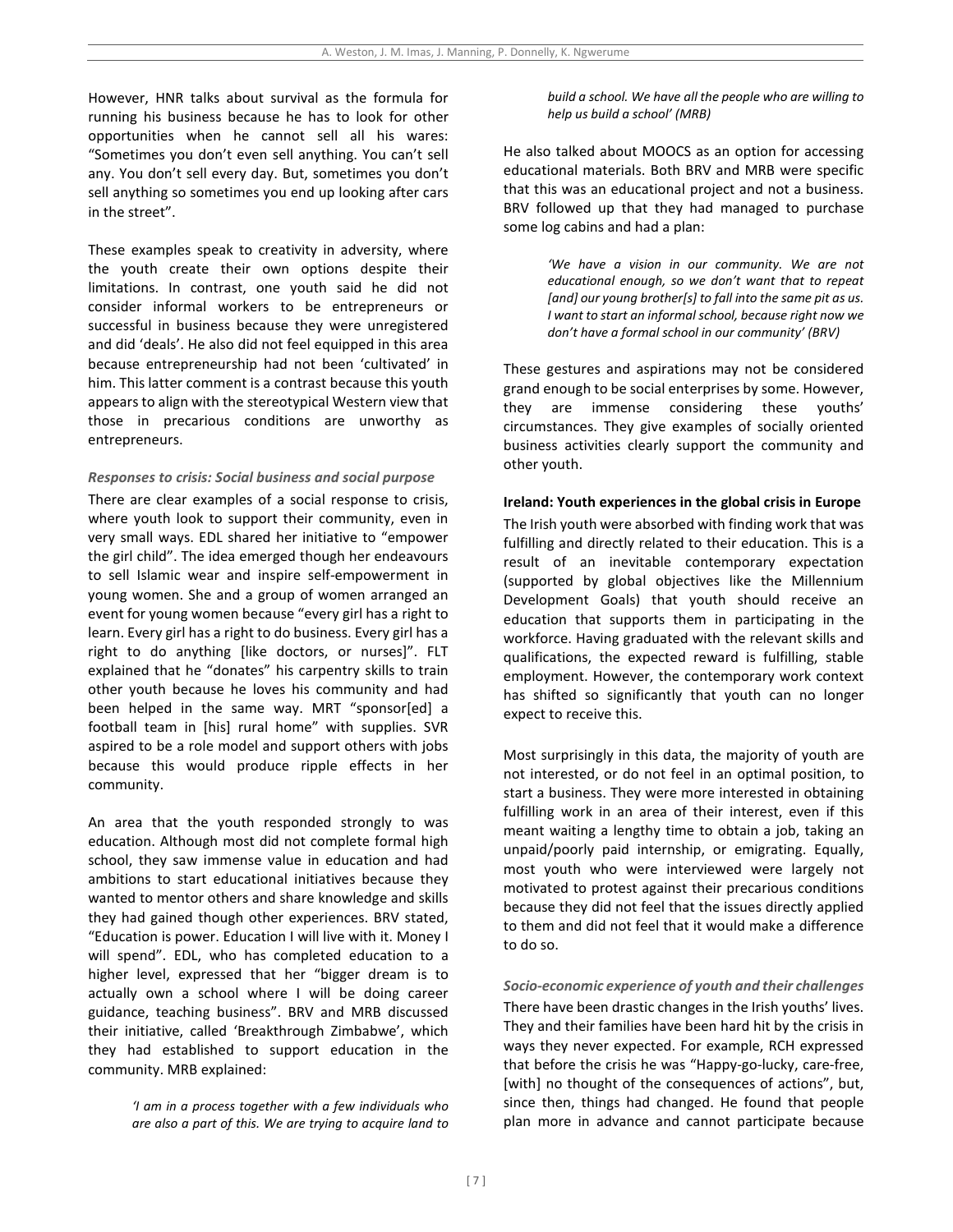things are too expensive.

Youth also experienced many people losing their jobs, with companies going into liquidation. This resulted in people leaving the country to look for jobs elsewhere or living on the dole. There is also the sense that people are being more careful with finances. A number of youth explained that life is at a standstill. They felt stalled, stuck in a rut, and in a "time warp" (CTH) as a "lost generation" (WLM). SRH explained that she had to move back home because it was "tough to live on one hundred euro a week". This highlights social issues like dependency on social welfare, and there were comments about scamming the welfare system.

Other issues youth faced were related to low self-worth from job rejections, as well as embarrassment and stigma about being unemployed and on welfare, although the fact that many people from different walks of life also had this experience somewhat lessened the stigma. On the work front, an unexpected topic that youth expressed was abuse. CTH explained that employers are "just abusing people like, you know, and people are working longer hours, and if you complain, tough luck they'll get someone else in, you know"*.* GRN was hired for a full-time job after an unpaid internship, but she left because the owner did not pay the employees. She felt "ripped-off' and the experience severely affected her confidence.

The youth commented significantly on the ways that people in Irish society responded to the crisis. There was a clear contrast between youth in the interview cohort who talked about Irish people behaving passively toward economic crisis, while others talked about hope and optimism in Irish culture. For example, the view of some young people was that the situation was not going to change because the 'Irish' response is "more passive", and a number of them commented that the Irish people took it "lying down". Some did not want to focus on the issues at all and expressed apathy towards the constant negativity. In contrast, others comment on an Irish attitude of optimism. This was expressed as the Irish having a great capacity for hope and positivity. For instance, CNR stated that "we have a great capacity for hope […] I think there has to be some opportunity there to negate some of the more severe outcomes of the economic crisis".

#### *Work and entrepreneurship*

When it comes to work, Irish youth want fulfilling, meaningful employment. They expressed frustrations about navigating boredom and taking up sub-par work, as well as not receiving work for which they were qualified. For example, SNN was underemployed in a full-time job, but aspired to do something he was passionate about: "*I*  don't know if I'll stick around too much longer [because] if you don't really enjoy something, it's not worth doing".

Boredom was expressed by youth in unsatisfactory jobs and when applying for jobs they had little interest in or qualification for. There was an interesting tension in the date where a number of youth chose between being on welfare or taking up poorly remunerated work to gain fulfillment. Some chose unpaid internships because it would enable them to work in the area they were qualified for, as RCH explains: *"*[The] unpaid internship lost me my social welfare rights […] I was financially better off on social welfare than I am now, although I do feel much more productive and better about myself because I'm doing something". A few chose to continue their education, even though there was no guarantee of employment.

A related theme is around youths' expectations of gaining work right away in their area of qualification, as DNL explained: "I don't think when anybody goes into college to do a Business and Law Degree that they want to come out and say that they're going to stack shelves in a local supermarket*"*. Other views were about the expectation of employment given the time and effort graduates invested in education: *"*If someone's gone to college, done well, proven themselves […] they should be fairly happy and secure that that job will always be there for them" (SBH).

The Irish youth clearly saw value in their education, viewing it as social capital that would lead them to fulfilling opportunities. They saw their education as leading to jobs and were willing to wait for the right job, no matter their circumstances. They also saw their education as affording them opportunity through emigration, which for many at the time was the only way they felt they could get fulfilling, paid work and escape austerity. Indeed, emigration has typically been a safety valve during times of economic crisis in Ireland and some quarter of a million people, predominantly youth, left the country in the wake of the global financial crisis (Jones, 2015). Many youths had friends who had already found work in a range of destinations, including the UK, Dubai, China, Australia, the US and Canada.

The main reason for emigration was the lack of job security and it seemed like the only option for young people. SNN already had a visa to Canada and explained: "There are a couple of different visas which are possible to get at my age and with my experience and with the work I can go in to*"*. His example illustrates the power of his education in actualising this opportunity for him. There were only two youth who preferred not to emigrate. They saw value in becoming more educated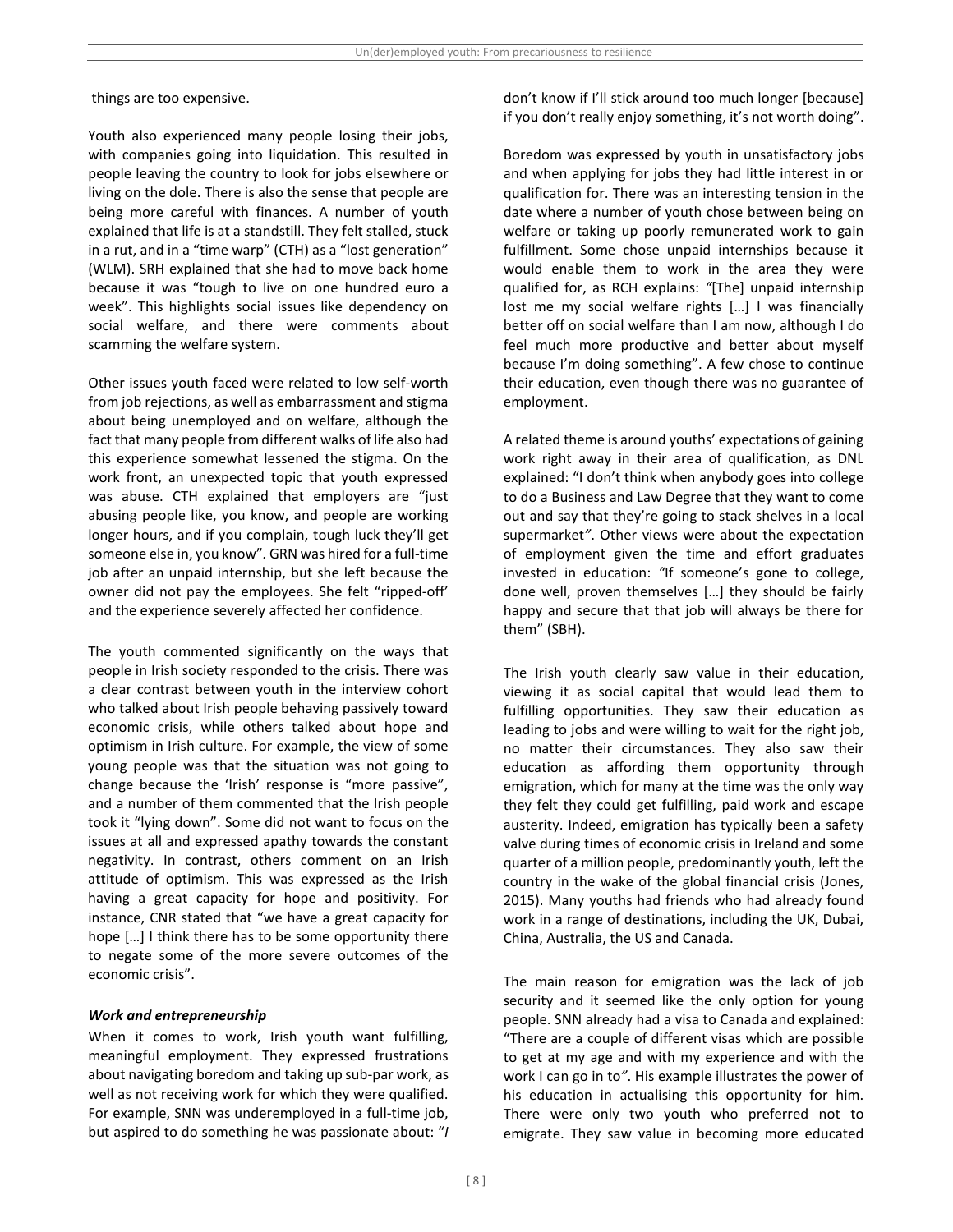and staying to work in the country.

In the Irish cohort, there appeared to be very little actualisation of the entrepreneurial path. Although there was little action, a number were excited about starting a business because they felt it would be rewarding. However, they had hesitations and concerns. GRN felt she did not have the motivation and that it was guaranteed to flop because of the economy. Some had thought about it a great deal, but did not feel equipped with finances or ideas. For some, entrepreneurship was considered a lower option for people without degrees, as RBT explained: *"*You need a degree for anything, [and] if you don't have a degree, I mean, you have to really start up your own business really".

This view of jobs being associated with business is further emphasised by SRH, whose brother started his own business after gaining an apprenticeship in plumbing. In contrast, only one youth, WLM, had started running business activities to "*creatively play the game in order to get by"*. WLM, who had studied art at college and ran gigs on the side, felt that creatives were better equipped to run businesses because they expected to struggle and create their own jobs. He was the only youth who expressed this kind of creative hustle and appeared adept at being able to spot opportunities in the market. Given the earlier sentiments about Irish hope and opportunity in crisis, it was surprising that only one young person appeared to employ this attitude by running a business. This reflects a tension between opportunity and adversity for Irish youth. Perhaps the reason for not engaging in entrepreneurial activities is that Irish youth still have relatively more options and more consistent social support, but at the same time feel vulnerable with limited prospects.

#### *Responses to crisis: Social purpose and protest*

The Irish data illustrated that response to crisis centred around protest. However, while the youth were aware of protests, they did not engage in protest themselves. Some expressed that they did not have time, while others were not interested. One expressed that others had encouraged him because he had experience in a union, but he "[didn't] want to deal with all the wankers" (WLM).

There were clear responses that the youth did not think protesting would make a difference to their precarious conditions. However, some were enthusiastic to see others using their voices. A key reason for not participating was the youth did not identify with the current political issues and reasons for the economic crisis in society, as RBT highlighted: "It's something that I wouldn't [get involved in] unless it was, maybe something [...] I felt that strongly about to go out and do it". A

number of youth had participated in other protests against education cuts while in college:

> *'Obviously, I would have taken part in the protest for keeping the fees down at college. […] I am passionate about Ireland and I do want to see other people moving forward because that's the way, the only way a country moves forward is with education. […] I definitely wanted to be part of it because I wanted to say, well, I do have a voice' (GRN)*

A difference with these protests and the current ones was the youth identified with the issues. Additionally, while they were non-responsive to the current situation, a few did raise points about successful interventions. One expressed that being unemployed gave her time to volunteer. Although it was not a direct result of the crisis, it did show she supported social initiatives. Another youth discussed the national protest in response to a household water tax, explaining that people who participated did so because it directly affected them, and this was a route to bringing about change.

These responses imply that Irish youth are more inclined to engage in socially motivated projects when they can see the direct relevance for themselves. It may also be explained by the underlying level of social support in society. Meanwhile, for Zimbabwean youth, as noted in the discussion above, support can be seen in the interactions of family and friend networks and the welfare system.

### **Discussion and conclusions**

We used a postcolonial perspective to examine the experiences of youth in Ireland and Zimbabwe to understand more fully the wider experiences of youth across diverse social contexts. Our approach is important because it subverts the dominance of youth research in 'developed' contexts and goes beyond the stereotypical clichés that emerge when people in the Global South are found inadequate when compared through unrealistic frames of reference applicable to the Global North. We rejected this unequal comparison offering an analysis that accounts for multiple and varied marginal positions across different contexts (Nieuwenhuys, 2013). Therefore, our aim was not to compare, or find generalised experiences of, the Zimbabwean and Irish, but to acknowledge their distinct experiences in relation to overarching issues of economic precarity and agency. In a global context, and both these countries, secure employment is not a given, and youth are disenfranchised because they have limited opportunities. Thus, in this paper, we questioned the ways that work is framed in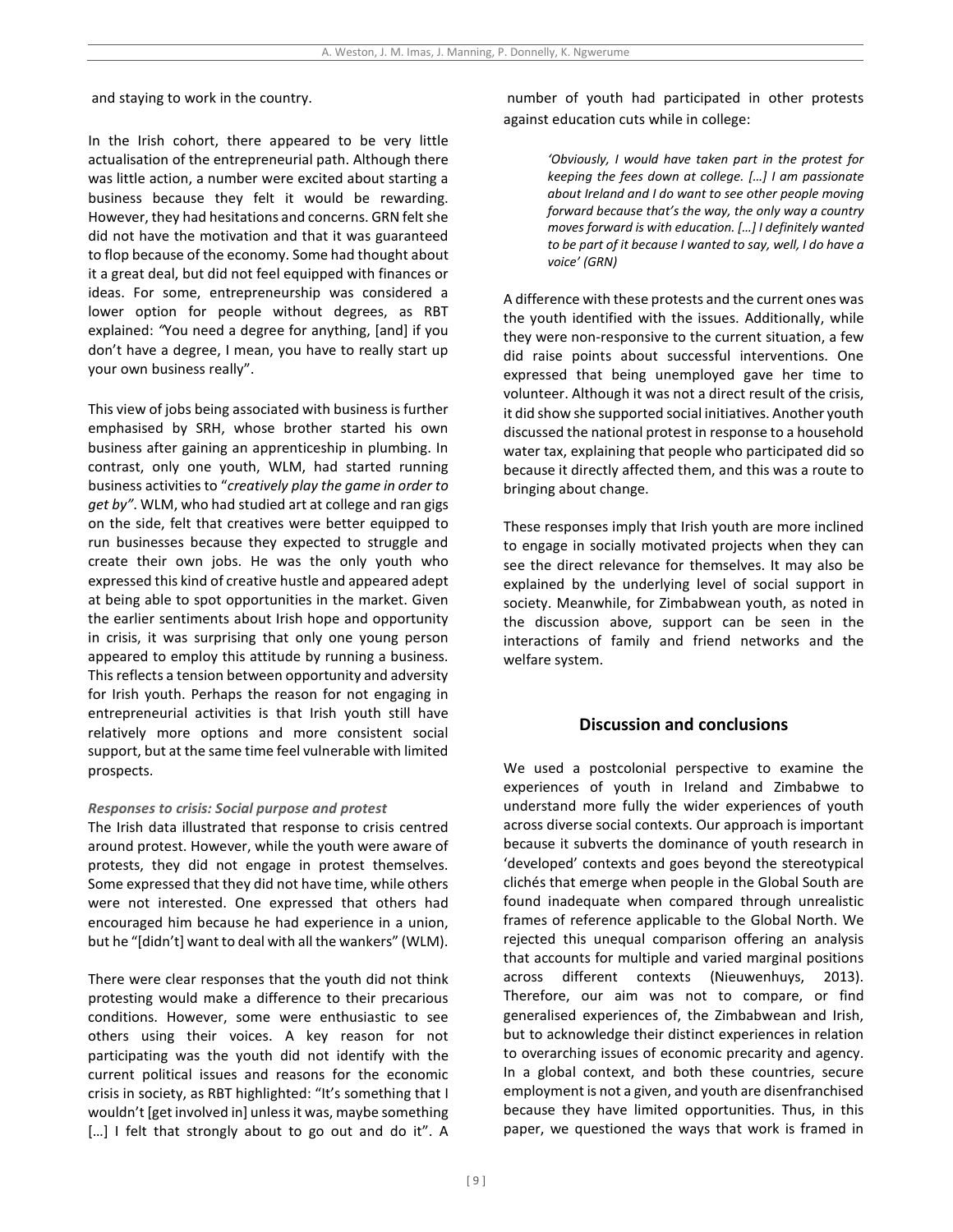relation to these issues by conversing with un(der)employed youth to understand how they navigate the unrequited promise of work.

The most surprising finding in the Irish context was that, on the whole, the youth were not interested in being, or feel optimally positioned to be, entrepreneurial. This was surprising because the literature suggested that young entrepreneurs graduating into an insecure labour context in the Global North (Gill, & Pratt, 2008) are increasingly involved in casual labour despite the challenges posed (Neff et al., 2005). Instead, the Irish youth were looking for work that directly related to their education. The literature certainly expressed agency in education (i.e., Smith, 2011), but Irish youth were fixated on the expectation of fulfilling employment even if it meant waiting a lengthy time, taking internships, or emigrating to access the job they wanted. They were willing to take risks, but not entrepreneurial ones.

Equally, the Irish data illustrated a response to crisis through protest, though most youth did not engage in it. The literature did highlight a debate about individualistic Western youths' propensity to engage in political expression (Beck, 1992), but youths' responses were more nuanced in the data. Some were aware of successful interventions but did not protest because they could not see how the issues applied to them and did not think it would create change. This seems to say more about their understanding of the economic and political context than about individualism.

The most surprising finding in the Zimbabwean narrative is that youth are simultaneously far more precarious and entrepreneurial then expected. Like the literature, youth expressed multiple types of marginalisation including limited resources, public services, education, and employment (Diouf, 2003). However, despite limited resources, they expressed many possibilities, especially around entrepreneurial opportunities. The Zimbabwean youths' narratives show that, while entrepreneurship is critiqued in the literature as an individualistic, neocolonial endeavour (i.e., Sukarieh, & Tunnock, 2015), youth do not necessarily see it, or engage, in this way.

While the youth agreed with the issues of not being consulted about their experiences and wants (i.e., Sircar, & Dutta, 2011), they expressed entrepreneurial possibility in precarity. To them, entrepreneurship is a tool that can be used for any purpose, and they were distinctly choosing to actualise this space of agency rather than wait for a job. However, we found a different type of entrepreneurship emerging as an alternative to crisis. It was more socially oriented than the literature presents,

akin to collective community management and cooperativism (García-Lorenzo et. al., 2014).

The literature showed that in the 21st Century economic precarity is experienced by youth globally, and that experiences of youth are distinct in the Global North and Global South. However, when applying a postcolonial perspective to understand the work experiences and agency of youth in economic precarity, we can find their experiences are not as clear-cut or distinct as the literature suggests. This research is important because we have cautioned against a (neo)colonial comparison where youth of the Global South are unrealistically compared, often as inferior, to youth in the Global North. Given our findings, this leads us to be even more wary of the problematic consequences that occur when stereotyped assumptions about youth are used to (mis)inform policy and support interventions created in response to perceived challenges. The issues are not only relevant for youth, but any marginal group that has been impacted by experiences of colonisation. We urge future researchers to further explore these issues.

# **References**

- Abbink, J. (2005). Being young in Africa: The politics of despair and renewal. In J. Abbink, & I. van Kessel (Eds.), *Vanguards or vandals: Youth, politics and conflict in Africa* (pp. 1-34). Boston, MA: Brill.
- Abdullah, I. (2002). Youth culture and rebellion: Understanding Sierra Leone's wasted decade. *Critical Arts*, *16*(2), 19-37.
- Anderson, A., Park, J., & Jack, S. (2007). Entrepreneurial social capital: Conceptualizing social capital in new high-tech firms. *International Small Business Journal*, *25*(3), 245-272.
- Beck, U. (1992). *Risk society*. Newbury Park, CA: Sage.
- Cammarota, J. (2004). The gendered and racialized pathways of Latina and Latino youth: Different struggles, different resistances in the urban context. *Anthropology & Education Quarterly, 35*(1), 53-74.
- Choudhry, M. T., Marelli, E., & Signorelli, M. (2012). Youth unemployment rate and impact of financial crises. International Journal of Manpower, *33*(1), 76-95.
- Christiansen, C., Utas, M., & Vigh, H. E. (2006). *Navigating youth, generating adulthood: Social becoming in an African context.* Uppsala, Sweden: The Nordic Africa Institute.
- Comaroff, J., & Comaroff, J. L. (2012). *Theory from the South: Or, how Euro-America is evolving toward Africa*. Boulder, CO: Paradigm.
- Corcora, Ó. Ó. (2017). Long an tSaoil Nua. In *Oileán: Poems by students participating in the Oileán*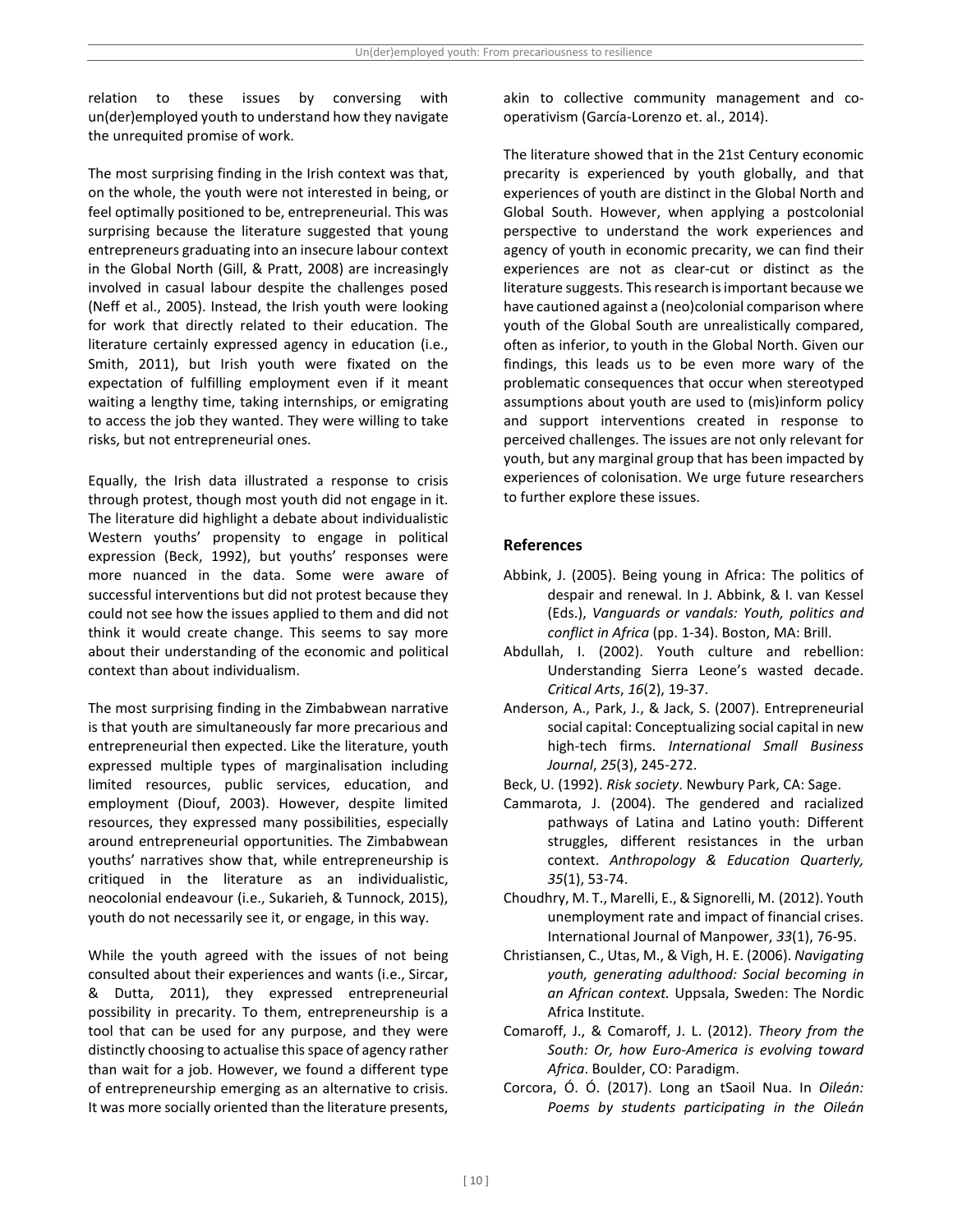*Programme 2017* (p. 7). Ireland: Poetry Ireland Ltd.

Dator, J. (2009). *Age-cohort analysis*. Manoa, HI: Hawaii Research Centre for Futures Studies, University of Hawaii. Available at

[http://www.futures.hawaii.edu/publications/futu](http://www.futures.hawaii.edu/publications/futures-theories-methods/AgeCohortAnalysis2009.pdf) [res-theories-](http://www.futures.hawaii.edu/publications/futures-theories-methods/AgeCohortAnalysis2009.pdf)

[methods/AgeCohortAnalysis2009.pdf](http://www.futures.hawaii.edu/publications/futures-theories-methods/AgeCohortAnalysis2009.pdf)

- Dansereau, S. (2003). Liberation and opposition in Zimbabwe. *Journal of Contemporary African Studies*, *21*(2), 173–191.
- Diouf, M. (2003). Engaging post-colonial cultures: African youth and public spheres. *African Studies Review, 46*(2), 3-12.
- Durham, D. (2000). Youth and the social imagination in Africa. *Anthropological Quarterly*, *73*(3), 113-120.
- Essers, C., & Tedmanson, D. (2014). Upsetting "others" in the Netherlands: Narratives of Muslim Turkish migrant businesswomen at the crossroads of ethnicity, gender and religion. *Gender, Work & Organization*, *21*(4), 353-367.
- Fairweather, I. (2006). Heritage, identity and youth in postcolonial Namibia. *Journal of Southern African Studies*, *32*(4), 719-736.
- García-Lorenzo, L., Sell-Trujillo, L., & Donnelly, P. (2014). 'I just want a job': The untold stories of entrepreneurship. In M. Izak, L. Hitchin, & D. Anderson (Eds.), *Untold stories in organizations* (pp. 143-167). London: Routedge.
- Gill, R., & Pratt, A. (2008). In the social factory? Immaterial labour, precariousness and cultural work. *Theory, Culture and Society*, *25*(7-8), 1-30.
- Gray, H., & Franck, A. K. (2019). Refugees as/at risk: The gendered and racialized underpinnings of securitization in British media narratives. *Security Dialogue, 50*(3), 275-291.
- Grosfoguel, R. (2011). Decolonizing post-colonial studies and paradigms of political-economy: Transmodernity, decolonial thinking and global coloniality. *Transmodernity: Journal of Peripheral Cultural Production of the Luso-Hispanic World*, *1*(1), 1-38.
- Halleröd, B., Ekbrand, H., & Bengtsson, M. (2015). In-work poverty and labour market trajectories: Poverty risks among the working population in 22 European countries. *Journal of European Social Policy*, *25*(5), 473-488.
- Harvey, C. B. (1992). *Contemporary Irish traditional narratives: The English language tradition*. Berkeley, CA: University of California Press.
- Hobbes, M. (2017). Millennials are screwed: Why Millennials are facing the scariest financial future of any generation since the Great Depression. *Highline*.

[https://highline.huffingtonpost.com/articles/en/](https://highline.huffingtonpost.com/articles/en/poor-millennials) [poor-millennials](https://highline.huffingtonpost.com/articles/en/poor-millennials)

- Honwana, A., & De Boeck, F. (Eds.). (2005). *Makers and breakers: Children and youth in postcolonial Africa*. Trenton, NJ: Africa World Press.
- ILO. (2005). *Global employment trends for youth*. Geneva, Switzerland: International Labour Organization.
- Imas, J. M., & Weston, A. (2012). From Harare to Rio de Janeiro: The Kukiya-favela organization of the excluded. *Organization*, *19*(2), 204-226.
- Jeffrey, C. (2008). 'Generation Nowhere': Rethinking youth through the lens of unemployed young men. *Progress in Human Geography*, *32*(6), 739- 758.
- Jeffrey, C. (2012). Geographies of children and youth II: Global youth agency. *Progress in Human Geography*, *36*(2), 245-253.
- Jones, J. (2015, January, 19). Emigration is a major public health issue. *The Irish Times.*  [https://www.irishtimes.com/life-and](https://www.irishtimes.com/life-and-style/health-family/second-opinion-emigration-is-a-major-public-health-issue-1.2065863)[style/health-family/second-opinion-emigration](https://www.irishtimes.com/life-and-style/health-family/second-opinion-emigration-is-a-major-public-health-issue-1.2065863)[is-a-major-public-health-issue-1.2065863](https://www.irishtimes.com/life-and-style/health-family/second-opinion-emigration-is-a-major-public-health-issue-1.2065863)
- Kelly, E., McGuinness, S., O'Connell, P. J., Haugh, D., & González Pandiella, A. (2014). Transitions in and out of unemployment among young people in the Irish recession*, Comparative Economic Studies*, *56*(4), 616-634.
- Lloyd, C. B. (2005). *Growing up global: The changing transitions to adulthood in the developing world.*  Washington DC: National Academies Press.
- Mains, D. (2007). Neoliberal times: Progress, boredom, and shame among young men in urban Ethiopia. *American Ethnologist*, *34*(3), 659-673.
- Marcus, R., & Gavrilovic, M. (2010). *The impacts of the economic crisis on youth: Review of evidence*. London: Overseas Development Institute.
- Mgumia, J. H. (2017). Programme-induced entrepreneurship and young people's aspirations. *IDS Bulletin*, *48*(3), 155-170.
- Neff, G., Wissinger, E., & Zukin, S. (2005). Entrepreneurial labor among cultural producers: 'Cool' jobs in 'hot' industries. *Social Semiotics*, *15*(3), 308-334.
- Nieuwenhuys, O. (2013). Theorizing childhood(s): Why we need postcolonial perspectives. *Childhood*, *20*(1), 3-8.
- Philipps, J. (2018). A global generation? Youth studies in a postcolonial world. Societies, *8*(1), 14-31.
- Portes, A., & Landolt, P. (2000). Social capital: Promise and pitfalls of its role in development. *Journal of Latin American Studies*, *32*(2), 529-547.
- Prause, J., & Dooley, D. (1997). Effects of underemployment on school-leavers' self-esteem. *Journal of Adolescence*, *20*(3), 243-260.

Riessman, C. K. (2008). *Narrative methods for the human*